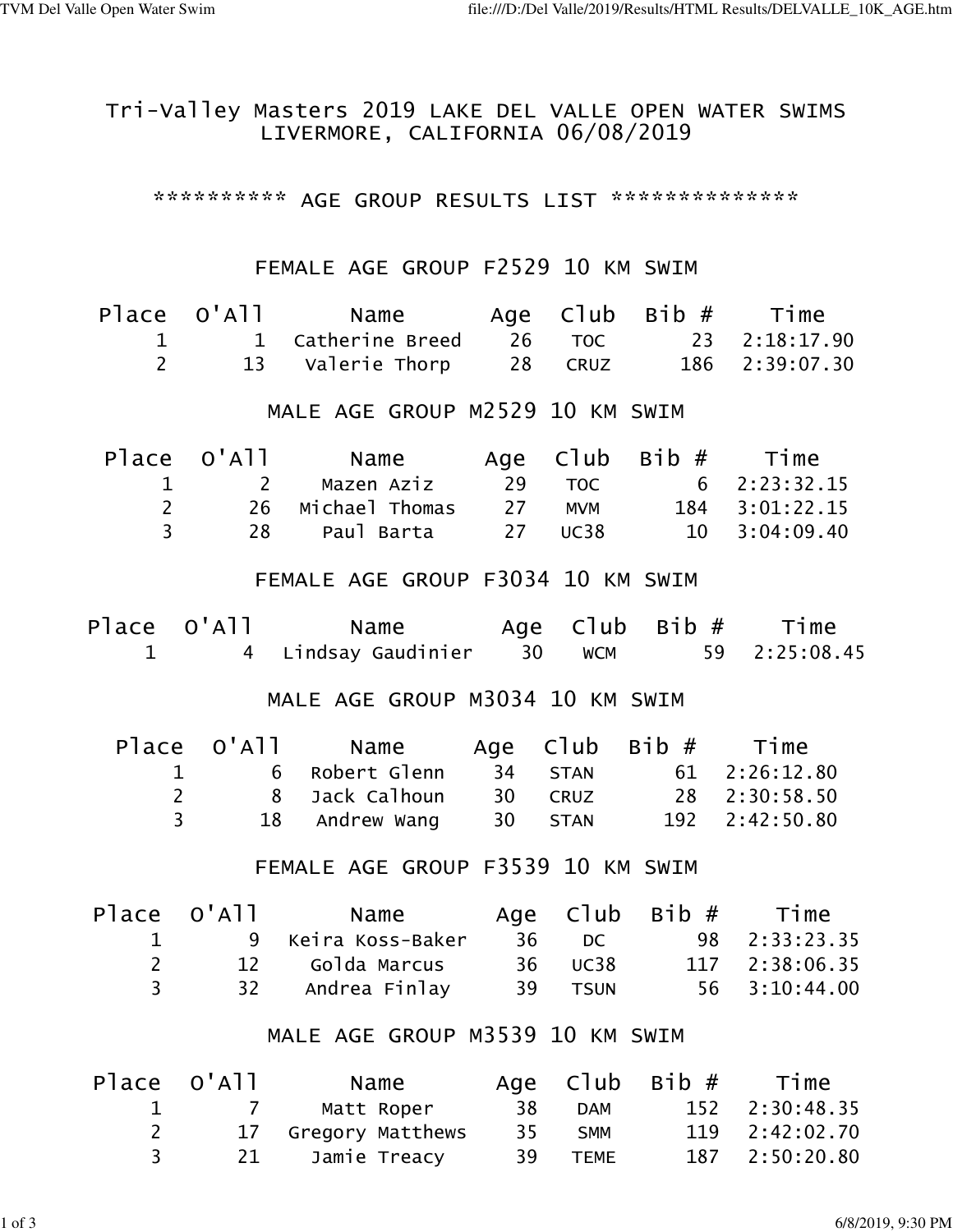| 4<br>5                                           | 23<br>27         | Jesse Bausell<br>Jimmy Song 36 MEMO 174 3:02:40.20                                                                                                               | 36 |  |  | CRUZ 12 2:52:36.65    |  |  |
|--------------------------------------------------|------------------|------------------------------------------------------------------------------------------------------------------------------------------------------------------|----|--|--|-----------------------|--|--|
|                                                  |                  | FEMALE AGE GROUP F4044 10 KM SWIM                                                                                                                                |    |  |  |                       |  |  |
| $\mathbf 1$<br>$\overline{2}$                    |                  | Place O'All Name Age Club Bib # Time<br>5 Tesla Profumo     42   CRUZ<br>19 Eve Maidenberg 43 CVMM 116 2:42:57.85                                                |    |  |  | 140 2:25:21.85        |  |  |
| MALE AGE GROUP M4549 10 KM SWIM                  |                  |                                                                                                                                                                  |    |  |  |                       |  |  |
| 1                                                |                  | Place O'All Name Age Club Bib # Time<br>20 Darrin Connolly 48 UCSF 40 2:49:22.45                                                                                 |    |  |  |                       |  |  |
|                                                  |                  | FEMALE AGE GROUP F5054 10 KM SWIM                                                                                                                                |    |  |  |                       |  |  |
| $\mathbf 1$<br>$\overline{2}$<br>$\overline{3}$  | 25               | Place O'All Name Age Club Bib # Time<br>11 Juliet Cox 51 MAM 45 2:37:22.35<br>15 Cynthia Hertzer 50 CRUZ 75 2:41:24.70<br>Silke Jobst                            |    |  |  | 52 CRUZ 89 2:59:34.50 |  |  |
|                                                  |                  | MALE AGE GROUP M5054 10 KM SWIM                                                                                                                                  |    |  |  |                       |  |  |
| $\mathbf 1$<br>$2^{\circ}$                       |                  | Place O'All Name Age Club Bib # Time<br>3 Jorge Angel 52 TVM 3 2:25:00.15<br>14 Ernie Hoftyzer 50 DAM 79 2:40:40.35                                              |    |  |  |                       |  |  |
|                                                  |                  | MALE AGE GROUP M5559 10 KM SWIM                                                                                                                                  |    |  |  |                       |  |  |
|                                                  | $1 \quad \cdots$ | Place O'All Name Age Club Bib # Time<br>35 Ross Simmons 56 UC44 169 3:17:57.45                                                                                   |    |  |  |                       |  |  |
|                                                  |                  | FEMALE AGE GROUP F6064 10 KM SWIM                                                                                                                                |    |  |  |                       |  |  |
| $\mathbf{1}$                                     |                  | Place O'All Mame Age Club Bib # Time<br>10 Suzanne Heim-Bowen 61 UC38 73 2:33:52.75                                                                              |    |  |  |                       |  |  |
|                                                  |                  | MALE AGE GROUP M6064 10 KM SWIM                                                                                                                                  |    |  |  |                       |  |  |
| $\mathbf{1}$<br>$\overline{2}$<br>$\overline{3}$ |                  | Place O'All Name Age Club Bib # Time<br>24 Peter Oliver 61 OEVT 130 2:59:04.55<br>29 Jeffrey Citron 64 MEMO 39 3:05:35.70<br>33 Kurt Stoll 60 TVM 178 3:12:00.40 |    |  |  |                       |  |  |
|                                                  |                  | FEMALE AGE GROUP F6569 10 KM SWIM                                                                                                                                |    |  |  |                       |  |  |